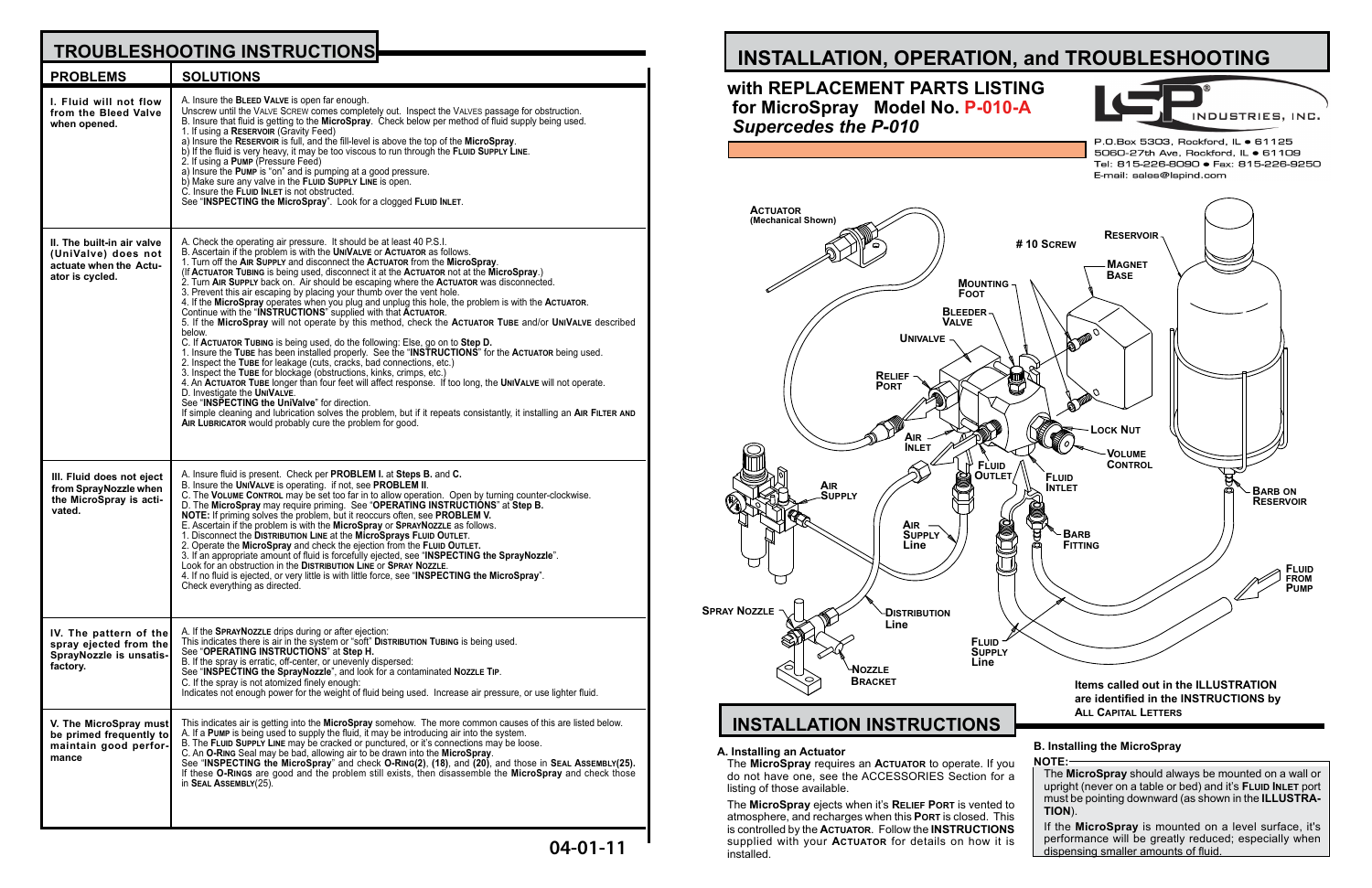#### **1. Locating the MicroSpray**

Consider the following when choosing a location at which to place the **MicroSpray**.

a) Insure that the lines to be connected to the **MicroSpray** will not interfere with work, and will not be caught by or rub against moving parts.

b) Locate the **MicroSpray** as close to the **SprayNozzle** as practical. This is most applicable when dispensing very heavy viscosity fluids.

c) Locate the **MicroSpray** at a lower level than the **SprayNozzle** for easier start-up.

d) Locate the **MicroSpray** closer to the **Actuator** for fast cycling (must be within four feet). Applicable to operating faster than 300 cycles per minute.

#### **2. Mounting the MicroSpray**

a) Locate the **Reservoir** higher than the **MicroSpray** and as close to it as practical. Insure the **Fluid Supply Line** will be out of harms way when installed.

a) Drill and tap for two #10 screws at 2" centers. Slide the slots in the **Mounting Foot** of the **MicroSpray** under the heads of these screws and tighten securely.

b) For portability attach the MicroSpray to the magnet , P907 and postion it in a convienent location.

## **C. Installing a Fluid Supply**

The fluid to be ejected may be supplied by **Reservoir** or **Pump**. See the appropriate set of instructions below for the method you will be using.

**1. Using a Reservoir** (Gravity Feed)

A **OneQuart Reservoir** is ILLUSTRATED. 1-1/2 Gallon is available (see ACCESSORIES). Both install in similar fashion. Items required are supplied with the **Reservoir**. Use thread sealant when making any of the following connections, *they must be air tight*.

b) Mount the **Reservoir** using the mounting holes provided.

c) Attach a **Barb Fitting** into the **Fluid Inlet** of the **MicroSpray**. Also (if not already present) into outlet port in the bottom of the **Reservoir**.

d) Push one end of the **Fluid Supply Line** onto the **Barb** under the **Reservoir**. Route the other end of this **Line** to the **Fluid Inlet** and cut off any excess (*not too much!!*). Push this end onto the **Barb Fitting** in the **Fluid Inlet**.

**2. Using a Pump** (Pressure Feed)

**Pumps** as described below are available from **L.S.P.**  Contact us or our representative if interested.

a) **Pump** pressures from 40 to 100 P.S.I. may be used. At higher pressures (approx. 150 P.S.I.) fluid will be forced through the **MicroSpray** and out the **SprayNozzle**. Lower pressures are recommended for ease of handling.

b) The **Fluid Supply Line** and all fittings used with it, should have at least a 1/8" passage.

c) Connect this **Line** at the **Pump**, and then to the **Fluid Inlet** of the **MicroSpray**. A valve or disconnect on this **Line** can be useful, but it must have proper passage.

Use thread sealant when making any of the above connections, *they must be air tight*.

#### **D. Installing the Air Supply**

Any Actuator described below may be used to operate **MicroSpray.** They include all the necessary fittings, tubing brackets, etc. required to adapt to the **MicroSpray**.

The **MicroSpray** operates on compressed air controlled by a built-in air valve termed the **"UniValve"**.

> Used for manual or mechanical actuation. Operat by having a probe deflected off-center in any direction This may be done by hand or by using a moving maching member.

#### **1. Air Pressure**

Used for electrical actuation. Operates when supplied w a 110Vac 60Hz signal. Other voltages are available.

The **MicroSpray** will operate at any pressure from 40 to 120 P.S.I. Less than 40 P.S.I. may be used if performance is acceptable; more than 80 P.S.I. is usually a waste of air; and more than 120 P.S.I. may reduce unit life.

> Used to actuate repeatedly at a set cycle rate. Air Operate Actuates continously while air is app lied. Cycle rate at by screwdriver in a recessed slot.

#### **2. Air Supply Line**

These Actuators are rugged, Solid-State Electronic device They all activate by magnetic pick-up or limit switch. features of each are descibed below.

ctuates after being triggered a given number of time Count is settable from 1 to 99. Includes a time delay controlling the moment of actuation.

This **Air Supply Line** and all the fittings used with it, *must have* at least 3/16" passage. If this **Line** is over ten feet long, or any elbow fittings are used, increase passages to 1/4" or more. A valve or disconnect on this **Line** can be useful, but it *must have* the proper passage.

> Actuates a set number of times when triggered. Times between actuations is adjustable, allowing the pulses to be spread over a given period of time. Includes a time del for controlling the start of pulsation after triggering.

#### **3. Air Handling Equipment**

Actuates continously at a set cycle rate. Can be set remote control so that actuation stops when maching does.

Using an **Air Filter/Regulator/Lubricator** is strongly recommended. The **Filter** and **Lubricator** for more care-free service and longer life. The **Regulator** for air conservation and controlling performance.

> Is a combination of the Counter and Pulsator described as above. Counts from 1 to 9. Pulsation time and duration have separate adjustments. Either or both features selectable. Includes time delay to control the mome of actuation.

#### **4. Connecting the Air Supply Line**

Connect one end of **Air Supply Line** to the **Air Supply**. Connect other end to the **Air Inlet** of the **MicroSpray**. Using thread sealant will help prevent loss of air.

## **E. Installing the Distribution System**

The Distribution System consists of the **Distribution Line**, **SprayNozzles**, and their connections with the **MicroSpray**. This System is very important to good performance. Try to comply with the following as closely as possible.

#### **1. Distribution Line**

**Distribution Line** must be 3/16" O.D. It should be cut as short as practical, be clean on the inside, and be made of the proper material. Use the copper tubing supplied with the **MicroSpray** if at all possible.

If this **Line** must be flexible, **L.S.P.** can supply a semi-rigid, **HyPressure Tubing** (see ACCESSORIES). *This is the only non-metal tubing allowed to be used.* Any other tubing is found to be too "soft" for good performance and may burst.

#### **2. SprayNozzle**

The **SprayNozzle** which is supplied will give a wide, fan shaped spray pattern. A **DropNozzle** is also available for dispensing a stream or drop (see ACCESSORIES).

The **SprayNozzle** must be supported. If metal **Distribution Line** is used, it may be stable enough to be used for this support. If this **Line** is flexible, a support similar to the **NozzleBracket** shown (see ACCESSORIES) will have to be made or aquired.

#### **3. Connections**

Standard 3/16" compression fittings are built-in the **Fluid Outlet** and the **SprayNozzle**. When making these connections keep **Distribution Line** bottomed in the fitting while tightening the **Compression Nut** to one full turn past hand-tight.

#### **A. Actuators**

#### **1. Mechanical Actuator -- Model No: P901**

#### **2. Electrical Actuator -- Model No: P912**

#### **3. Air Timer Actuator -- Model No: P908**

#### **Electronic Actuators**

#### **4. Count Down Actuator -- Model No:E310**

#### **5. Pulsating Actuator -- Model No: E305**

#### **6. Timer Actuator -- Model No: E315**

#### **7. PresSpray Controller -- Model No: E3 00**

**Items listed below are available to help with the application of the MicroSpray.**

| the<br>ing,        | <b>B. Nozzles</b><br>Same as the SPRAYNOZZLE supplied with the MicroSpray,<br>except with other dispersion angles or types. Directly<br>replaces the SPRAYNOZZLE.                                                          |
|--------------------|----------------------------------------------------------------------------------------------------------------------------------------------------------------------------------------------------------------------------|
| tes<br>on.<br>ıine | 1. 110° Fan Spray -- Model No: P230<br>95° Fan Spray -- Model No: P232 (included w/ Unit)<br>2.<br>80° Fan Spray -- Model No: P233<br>3.<br>65° Fan Spray -- Model No: P234<br>4.<br>25° Fan Spray -- Model No: P235<br>5. |
| vith               | Drop Nozzle -- Model No: P236 (no dispersion)<br>6.                                                                                                                                                                        |
| ed.                | <b>NOTE:</b><br>ry performance. Has 3/16" O.D.<br>Spray angles are re<br>which adapts to MicroSpray fittings.                                                                                                              |
| set                | D. NozzleBracket -- Model No: P925<br>Used to support the SPRAYNOZZLE. Gives complete control                                                                                                                              |
| es.<br>Гhе         | for aiming the SPRAYNOZZLE. Moves up/down 5", tilts 180°,<br>and rotates 360°. Can be mounted on a MagnaBase for<br>still more convenience.                                                                                |
| es.<br>for         | E. MagnaBase--Model No: P907<br>Holds the NOZZLEBRACKET, ACTUATORS, TRIPBRACKETS,<br>and other ACCESSORIES. Allows easy positioning and<br>adjustments.                                                                    |
| me<br>be (         | MagnaBase -- Model No: P907<br>Holds with a force of 100 pounds on bare metal. Holds one<br>quart reservoir.                                                                                                               |
| ay.                | <b>F. Fluid Reservoirs</b><br>For use as containers for supplying the lubricant to be<br>dispensed by the MicroSpray.                                                                                                      |
| for<br>ine         | 1. OneQuart Reservoir -- Model No: P301<br>Consists of a bottle with one-quart capacity along with a<br>fluid filter, supply tubing, and a wire bracket for mounting.<br>2. OneQuart Reservoir w/ magnet -- Model No: P305 |
| bed                | Same as above, but includes a built-in high-strength                                                                                                                                                                       |
| lion               | magnetic base for easy placement and removal.                                                                                                                                                                              |
| are                | 3. 1-1/2 Gallon Reservoir -- Model No: P306<br>Consists of a 1-1/2 gallon container with built-in mounting                                                                                                                 |
| ent                | tabs. Includes a sight-glass, fluid filter, and snap-on lid.                                                                                                                                                               |

## **ACCESSORIES**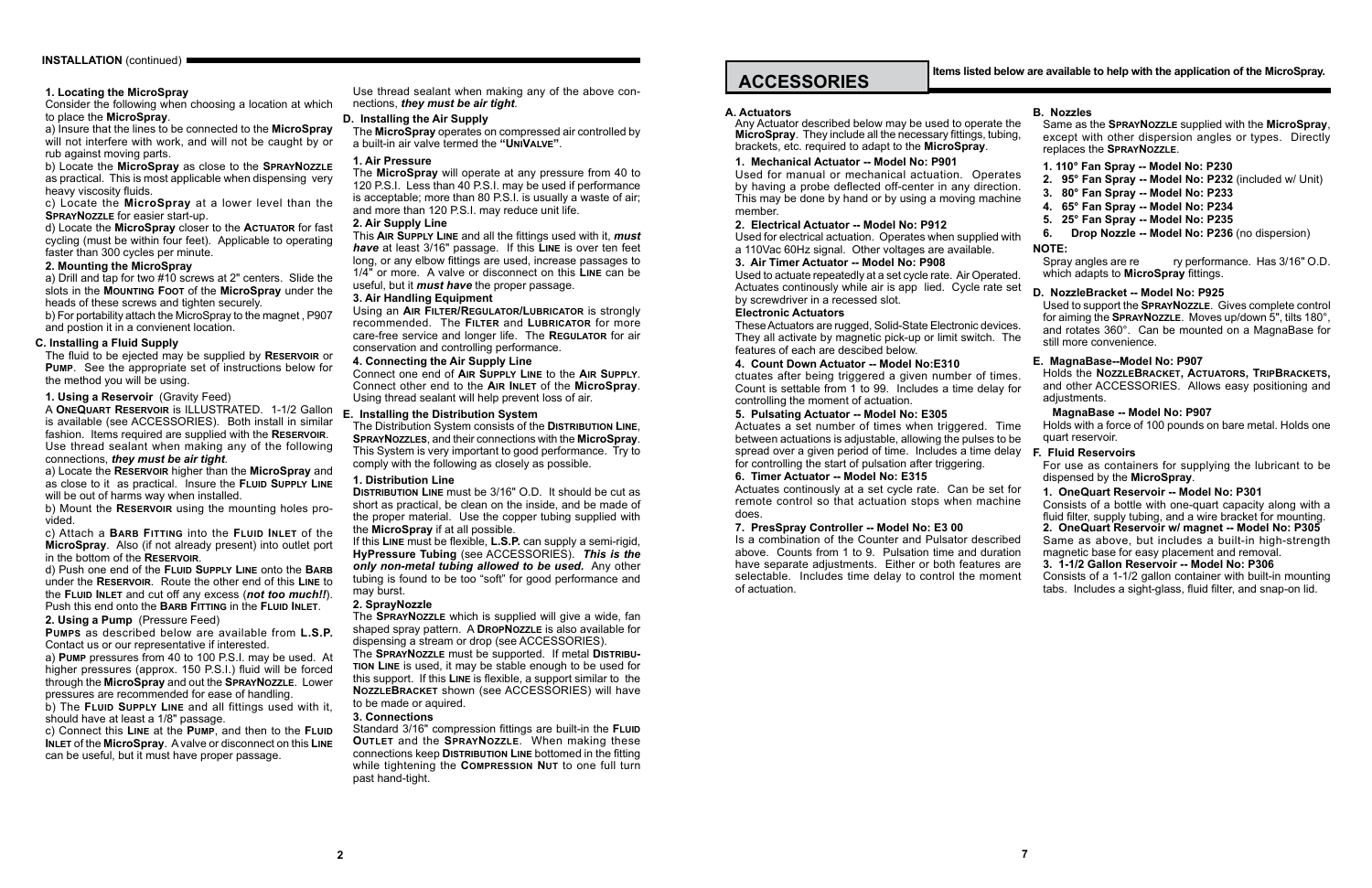#### **A. Supply the Fluid to be Sprayed**

Do as described below per the method being used supply fluid to the **MicroSpray**.

Fill the **RESERVOIR** with the fluid to be sprayed. The fill le must be above the top of the **MicroSpray**.

**1. If using a Reservoir** (Gravity Feed)

**Insure there is fluid for the PUMP. Activate the PUMP. Open** the **Fluid Supply Line** to the **MicroSpray** (open valve, connect disconnect, etc.)

#### **2. If using a Pump** (Pressure Feed)

Open the **BLEED VALVE** by turning it's knob count clockwise. Keep the **BLEED VALVE** open until fluid flo from the hole in it's side. When this fluid is void of bubbles, close the **Bleed Valve** and tighten securely. **2. If using a Pump.**

Do as above, but be aware the fluid is under pressure. This can get messy if not done cautiously. It is best place a towel over the area.

### **B. Prime the MicroSpray**

#### **1. If using a Reservoir.**

Fully open the **VOLUME CONTROL** by turning it's kno counter-clockwise until it stops. If an **AIR REGULATOR** present, set it for maximum pressure.

Operate the **Actuator** to cycle the **MicroSpray**. Continuent this cycling until fluid is ejected at the **SPRAYNOZZLE**. this does not eventually happen, return to **Step B.** prime again.

Initial sprays are normally of poor quality and drip. This due to air in the system. Continued cycling should dr this air out, with the spray changing to a fine burst with drip at all. If this does not eventually happen, continue at **Step H.** below.

Position the **SPRAYNOZZLE** so that it's spray is giving desired coverage.

#### **C. Supply the Operating Air**

Connect or turn on the **Air Supply** to the **MicroSpray**.

Adjust the **VOLUME CONTROL** until the desired amount fluid is being dispensed. Once set, secure this CONTI in place with the **Lock Nut**.

#### **D. Set the Controls**

If an **AIR REGULATOR** is present, reduce pressure until spray quality begins to deteriorate or the **MicroSpr** begins to malfunction; then increase the pressure 10 to P.S.I. above that point. This insures sufficient power economical air consumption.

|                         | H. Poor Spray Quality                                                                           | If poor spray quality presists, see the following for descrip-                                                                                                                                                                                       |  |
|-------------------------|-------------------------------------------------------------------------------------------------|------------------------------------------------------------------------------------------------------------------------------------------------------------------------------------------------------------------------------------------------------|--|
| d to                    | tions of the most common causes.                                                                |                                                                                                                                                                                                                                                      |  |
| evel                    | 1. Incorrect Distribution Line being used.                                                      | If the DISTRIBUTION LINE being used is of improper material,<br>or is too long in length, it may be too "soft". Meaning<br>that the LINE expands too much during ejection, absorbing<br>some of the force required for a good spray. After ejection, |  |
| pen<br>lve,             |                                                                                                 | it contracts again, to squeeze out an after-drip. For more<br>details see INSTALLATION INSTRUCTIONS at Step E.                                                                                                                                       |  |
|                         | 2. Air is Drawn into the System.                                                                | During operation the system sees a vacuum. Connections<br>which are not air tight may allow air to be sucked in. Use                                                                                                                                 |  |
| ter-                    | thread sealant on all fittings and piping, and make all tube<br>connections properly and tight. |                                                                                                                                                                                                                                                      |  |
| ows<br><sup>:</sup> air | 3. Air is Introduced into the System.                                                           |                                                                                                                                                                                                                                                      |  |
|                         |                                                                                                 | The problem need not necessarily be at the MicroSpray.<br>If a RESERVOIR is left to run dry, or a PUMP leaks and                                                                                                                                     |  |
| ure.                    |                                                                                                 | pumps air, or the FLUID SUPPLY LINE becomes punctured<br>or is cracked, etc are a few ways in which air might be                                                                                                                                     |  |
| st to                   | introduced into the System from external sources.                                               |                                                                                                                                                                                                                                                      |  |
|                         | 4. Air is Trapped in the System.                                                                |                                                                                                                                                                                                                                                      |  |
|                         |                                                                                                 | The following examples show how "pockets" can trap air<br>in the system. They do not show every possible situation,                                                                                                                                  |  |
| nob                     | but give an idea of what to look for.                                                           |                                                                                                                                                                                                                                                      |  |
| R is                    | Example #1:<br>If a portion of the                                                              | Fig. 1<br><b>OVERSIZE PASSAGES</b>                                                                                                                                                                                                                   |  |
|                         | system has been fab-                                                                            | <b>CHANGING</b><br><b>BLIND</b><br>PASSAGE                                                                                                                                                                                                           |  |
|                         | ricated, configurations                                                                         | PASSAGES<br><b>DISTRIBUTION</b>                                                                                                                                                                                                                      |  |
|                         | such as those shown                                                                             | LINE                                                                                                                                                                                                                                                 |  |
| nue<br>Ιf               | in Fig #1 can trap air                                                                          |                                                                                                                                                                                                                                                      |  |
| and                     | in the system.                                                                                  |                                                                                                                                                                                                                                                      |  |
|                         | Fig #2 shows the                                                                                | <b><sup>∠</sup>IN-DIE NOZZLE</b><br>AIR BUBBLE TRAPS                                                                                                                                                                                                 |  |
|                         | same system without                                                                             | Fig. 2                                                                                                                                                                                                                                               |  |
| is is                   | the potential problems                                                                          | DOWEL USED AS<br>SMALL DIAMETER                                                                                                                                                                                                                      |  |
| rive                    | of the one above it.                                                                            | PLUG PRESSED TO<br><b>PASS</b><br>BOTTOM<br>NO BLIND                                                                                                                                                                                                 |  |
| on ו                    | <b>NOTE:</b> We reccommend                                                                      | PASSAGE DRILLED<br>PASSAGES<br>OFF-CENTER                                                                                                                                                                                                            |  |
| nue                     | you contact L.S.P. before<br>attempting to frabricate                                           | ТО ТОР                                                                                                                                                                                                                                               |  |
|                         | portions of the system.                                                                         |                                                                                                                                                                                                                                                      |  |
|                         |                                                                                                 | <b>DISTRIBUTION</b>                                                                                                                                                                                                                                  |  |
|                         |                                                                                                 | LINE<br>OVER-SIZED<br>PASSAGES<br>NO AIR BUBBLE TRAPS                                                                                                                                                                                                |  |
| the                     | Example #2                                                                                      | <b>KEPT SHORT</b>                                                                                                                                                                                                                                    |  |
|                         | A high area in the DIS-                                                                         | Fig. 3                                                                                                                                                                                                                                               |  |
|                         | <b>TRIBUTION LINE CAN</b>                                                                       | AIR BUBBLE IN                                                                                                                                                                                                                                        |  |
| າt of                   | keep an air bubble from                                                                         | <b>HIGH AREA OF</b><br><b>DISTRIBUTION LINE</b>                                                                                                                                                                                                      |  |
| ROL                     | being ejected. See Fig<br>#3.                                                                   | AT REST<br>▥<br>◫                                                                                                                                                                                                                                    |  |
|                         | To cure the problem, try                                                                        |                                                                                                                                                                                                                                                      |  |
| until                   | cycling very fast at full                                                                       | <b>BUBBLE MOVES</b><br>TOWARD NOZZLE,                                                                                                                                                                                                                |  |
| rav                     | volume to drive bubble                                                                          | <b>BUT DOES NOT</b><br>GET TO IT<br>DURING                                                                                                                                                                                                           |  |
| 15 כ                    | to the SPRAYNOZZLE.                                                                             | <b>EJECTION</b><br>咽                                                                                                                                                                                                                                 |  |
| r at                    | If that doesn't work,                                                                           | <b>POOR</b><br>冒<br>SPRAY                                                                                                                                                                                                                            |  |
|                         | raise the NozzLE (or                                                                            | PATTERN                                                                                                                                                                                                                                              |  |
|                         | lower the LINE) so that                                                                         | <b>BUBBLE EXPANDS</b>                                                                                                                                                                                                                                |  |
|                         | the bubble will run up<br>to the NozzLE to be                                                   | AND RETURNS TO<br>HIGH AREA<br>AFTER                                                                                                                                                                                                                 |  |
|                         | expelled.                                                                                       | <b>EJECTION</b><br>呕                                                                                                                                                                                                                                 |  |
|                         |                                                                                                 | <b>DRIPPING</b><br>AFTER THE Q                                                                                                                                                                                                                       |  |

Δ

#### **E. Operate the MicroSpray**

#### **F. Purge all Trapped Air**

#### **G. Make Adjustments**

#### **1. Aim the SprayNozzle**

#### **2. Reduce the Amount of Fluid used.**

#### **3. Reduce the Operating Air Pressure.**

## **H. Poor Spray Quality**

## **OPERATING INSTRUCTIONS**

#### **A. The Distribution Line**

1. Check this **Line** for kinks or crimps, or other deformation that may have closed it off.

2. Check this **Line** and it's Fittings for leakage. They must be air tight.

#### **B. The SprayNozzle**

1. Unscrew **Nozzle Tip(16)** from **Nozzle Housing(11)**.

2. Unscrew **Nozzle Seat(12)** from **Nozzle Tip(16)**. Caution: **Seat** is spring loaded.

3. Inspect **Nozzle Spring(15)**, replace if broken or deformed.

4. Inspect **Check Ball(13)**, replace if cut, pitted, or deformed.

5. Clean the **Nozzle Tip**, and blow dry. Inspect the tiny hole through the end of this **Tip** for obstruction or clogging.

## **INSPECTING the UniValve**

#### **A. Disassemble UniValve as follows.**

1. Unscrew **Valve Cylinder(37)** from **Valve Housing(33)**.

2. Remove **Valve Spool(36)** by inserting a rod (3/16" or smaller) into the hole from the opposite end to push the **Valve Spool** out.

4. Do not remove **O-Ring**s from grooves unless found to be defective. If replacment is necessary, do not scratch the groove surfaces while prying out the Seal.

#### **B. Inspect Spool, Cylinder, and their O-Rings.**

1. Check these parts for contamination. If very dirty/gummy, this is probably the problem. Clean parts thoroughly. 2. Insure these parts (including Seals) are not broken, cut, marred, or deformed.

3. Inspect the large diameter of the **Spool(36)** and the inside diameter of the **CYLINDER(37)** for wear or scoring. Slip them together to check fit. The fit should be very close, but must not show any interference or sticking. 4. Replace any part not passing above inspections.

#### **C. Reassemble the UniValve as follows.**

1. Clean the bore in **Housing(33)** as well as is practical. 2. Apply a coat of light machine oil to all parts.

3. Slide **Spool(36)** and **Cylinder(37)** together, then screw **Cylinder(37)** into **Housing(33)**. Torque to 60-75 inch-lbs.

**D. Reconnect the Air Supply and test operation.**

# **INSPECTING the SprayNozzle** See REPLACEMENT PARTS for Key No's shown in parenthesis.

#### **See REPLACEMENT PARTS for Key No's shown in parenthesis.**

#### **Tips on unclogging a Nozzle Tip.**

... Dislodge the clog with a high pressure stream directed backward to the normal flow through the **Nozzle**.

... If using a tool is necessary, use one as "soft" as possible (plastic, fiber). Apply no more pressure than necessary. The **Nozzle Tip** is easily damaged.

Some clogs are impossible to get out without harming the **Nozzle Tip**. Keep a spare handy for such cases.

6. Reassemble in reverse order. Use sealant on the threads between **Nozzle Tip(16)** and **Nozzle Housing(11)**. Torque to 80-100 in-lbs.